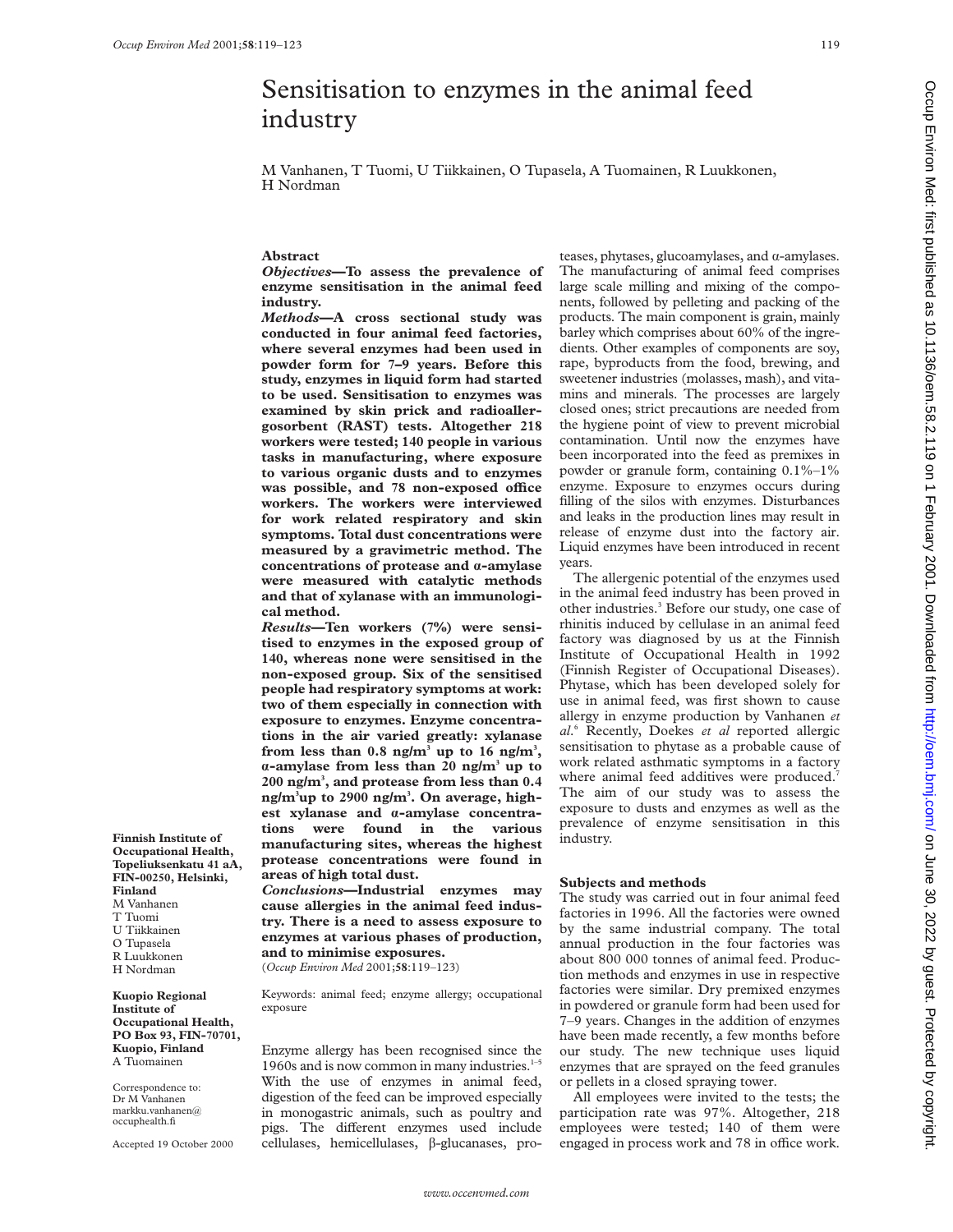*Table 1 Sex, age, duration of employment in animal feed industry, and smoking*

|                              | Sex            |    | Age  |           |                | Duration of employment<br>in animal feed industry |                  | <b>Smoking</b> |  |
|------------------------------|----------------|----|------|-----------|----------------|---------------------------------------------------|------------------|----------------|--|
| Workplace<br>(people tested) | F              | M  | Mean | Range     | $\leq 10v$     | >10v                                              | $\boldsymbol{n}$ | $\%$           |  |
| Factory 1 $(n=37)$ :         |                |    |      |           |                |                                                   |                  |                |  |
| Process $(n=26)$             | $\overline{c}$ | 24 | 44.0 | $23 - 59$ | 8              | 18                                                | 10               | 38             |  |
| Office $(n=11)$              | $\overline{7}$ | 4  | 43.6 | $30 - 57$ | $\overline{c}$ | 9                                                 | $\overline{5}$   | 45             |  |
| Factory 2 $(n=49)$ :         |                |    |      |           |                |                                                   |                  |                |  |
| Process $(n=33)$             | 1              | 32 | 42.5 | $29 - 59$ | 7              | 26                                                | 13               | 39             |  |
| Office $(n=16)$              | 8              | 8  | 37.8 | $23 - 56$ | 8              | 8                                                 | $\overline{5}$   | 31             |  |
| Factory $3$ (n=79):          |                |    |      |           |                |                                                   |                  |                |  |
| Process $(n=43)$             | 12             | 31 | 40.7 | $21 - 58$ | 19             | 24                                                | 17               | 39             |  |
| Office $(n=36)$              | 12             | 24 | 41.5 | $28 - 59$ | 20             | 16                                                | 11               | 31             |  |
| Factory $4(n=53)$ :          |                |    |      |           |                |                                                   |                  |                |  |
| Process $(n=38)$             | 4              | 34 | 45.9 | $22 - 60$ | 10             | 24                                                | 14               | 37             |  |
| Office $(n=15)$              | 5              | 10 | 43.8 | $33 - 58$ | 6              | $\overline{4}$                                    | 4                | 27             |  |

The office workers were assumed not to be exposed during their work to the sensitising substances of the process—such as grain dust and enzymes. Detailed data of the employees' age, sex, and work history are given in table 1.

# **OUESTIONNAIRE**

The employees answered a questionnaire on work history, history of atopy, smoking habits, and work related symptoms that would indicate hypersensitivity. The questions were taken from the extensive Finnish Tuohilampiquestionnaire, developed by researchers from the Finnish Institute of Occupational Health, the National Public Health Institute and several universities.<sup>8</sup> The Tuohilampi-questionnaire is based on several international established questionnaires.

# SKIN PRICK TESTS

Atopy was assessed by skin prick tests with a panel of common environmental allergens: cat, dog, timothy, birch, alder, mugwort, house dust mite (*Dermatophagoides pteronyssinus)*, and the moulds *Alternaria*, *Cladosporium*, *Aspergillus fumigatus*, and *Aspergillus niger* (Allergologisk Laboratorium A/S, ALK, Copenhagen, Denmark). Histamine hydrochloride (10 mg/ ml) was used as the positive control. A person with one or more positive skin prick test reactions to environmental allergens was defined as atopic. Also, the workers were tested with rye, wheat, barley, and oat flours. For the storage mite tests, *Acarus siro*, *Lepidoglyphus destruens*, and *Tyrophagus putres* (ALK) were used. To assess sensitisation to enzymes, skin prick tests were performed with enzyme preparations: a cellulase Novozyme (Novo Nordisk A/S, Denmark), a β-glucanase Multifect BGL (Genencor International, Finland), a xylanase GC 140 (Genencor), a protease Neutrase 0.5 (Novo), a protease Multifect P 3000 (Genencor), an á-amylase BAN 480L (Novo), a glucoamylase Spezyme GA 300 (Genencor), and a phytase Natuphos. The tests were performed at a protein concentration of 100 µg/ml. The test extracts were prepared, and the tests were performed as described by Vanhanen *et al*. <sup>5</sup> In all tests, a weal of equal to or greater than 3 mm in diameter and equal to or greater than half of that of the histamine were defined as positive, indicating sensitisation.

# IgE MEASUREMENTS

Specific IgE antibodies to enzymes were determined by the radioallergosorbent test (RAST). Proteins of commercial enzyme preparations were conjugated to cyanogen bromide activated paper discs with the method of Ceska *et al*. <sup>9</sup> Values over 0.35 kU/l were defined as positive, indicating sensitisation. The RAST tests were performed if a person reacted to one or more enzymes in the skin prick tests.

# DUST MEASUREMENT

The samples for total dust measurement and for enzyme assay were collected by a standardised method in the breathing zone of the workers covering the work shift at a flow rate of 2 l/min and by area sampling at a flow rate of 20 l/min, with 37 mm Millipore AA filters in an open face Millipore cassette for gravimetric measurement of the dust. Sampling times were about 4 hours in the breathing zone samples and 2–5 hours in the area samples. The detection limit of this method is  $0.1$  mg/m<sup>3</sup> for total dust.

# MEASUREMENT OF ENZYMES

á-Amylase was analysed colorimetrically with a commercial standard kit.<sup>10</sup> The method gives the amount of active enzyme. The detection limit, which depends on sample volume, was 100 ng/sample corresponding to 20 ng/m<sup>3</sup> in area samples and  $200$  ng/m<sup>3</sup> in personal samples. Protease was measured with a catalytic method described by Vanhanen et al.<sup>11</sup> The detection limit in area samples was 4 ng/m<sup>3</sup> and in personal samples 40 ng/m<sup>3</sup>. Xylanase was measured with an immunological method. The xylanase fractions pI 9.0 and pI 5.2, the two xylanases produced by *Trichoderma* reesei, were measured in this way.<sup>5</sup> Only area sampling was used; the detection limit was 0.8  $ng/m^3$ .

# STATISTICAL ANALYSIS

The associations of work category, sensitisation, and symptoms were examined with logistic regression models. Odds ratios and their 95% confidence intervals were calculated.

# **Results**

SENSITISATION TO ENZYMES, FLOURS, AND STORAGE MITES

The results are summarised in table 2. Ten people (7%) in the process group were sensitised to enzymes. Six of them worked in different tasks in the processes: in granulation, bagging, and dosage of vitamins, minerals, and enzymes. One was a foreman, two were forklift truck drivers, and one was a maintenance man. Eight of them had been employed in the industry more than 10 years and two more than 5 but less than 10 years. The enzyme reactions were as follows: two reacted merely to the protease Multifect P 3000, the other eight reacted to several enzymes. Seven reacted to cellulase, xylanase, or â-glucanase, five to phytase, three to glucoamylase, and one to  $\alpha$ -amylase. Six of the enzyme positive workers also reacted to environmental allergens, and four to flours.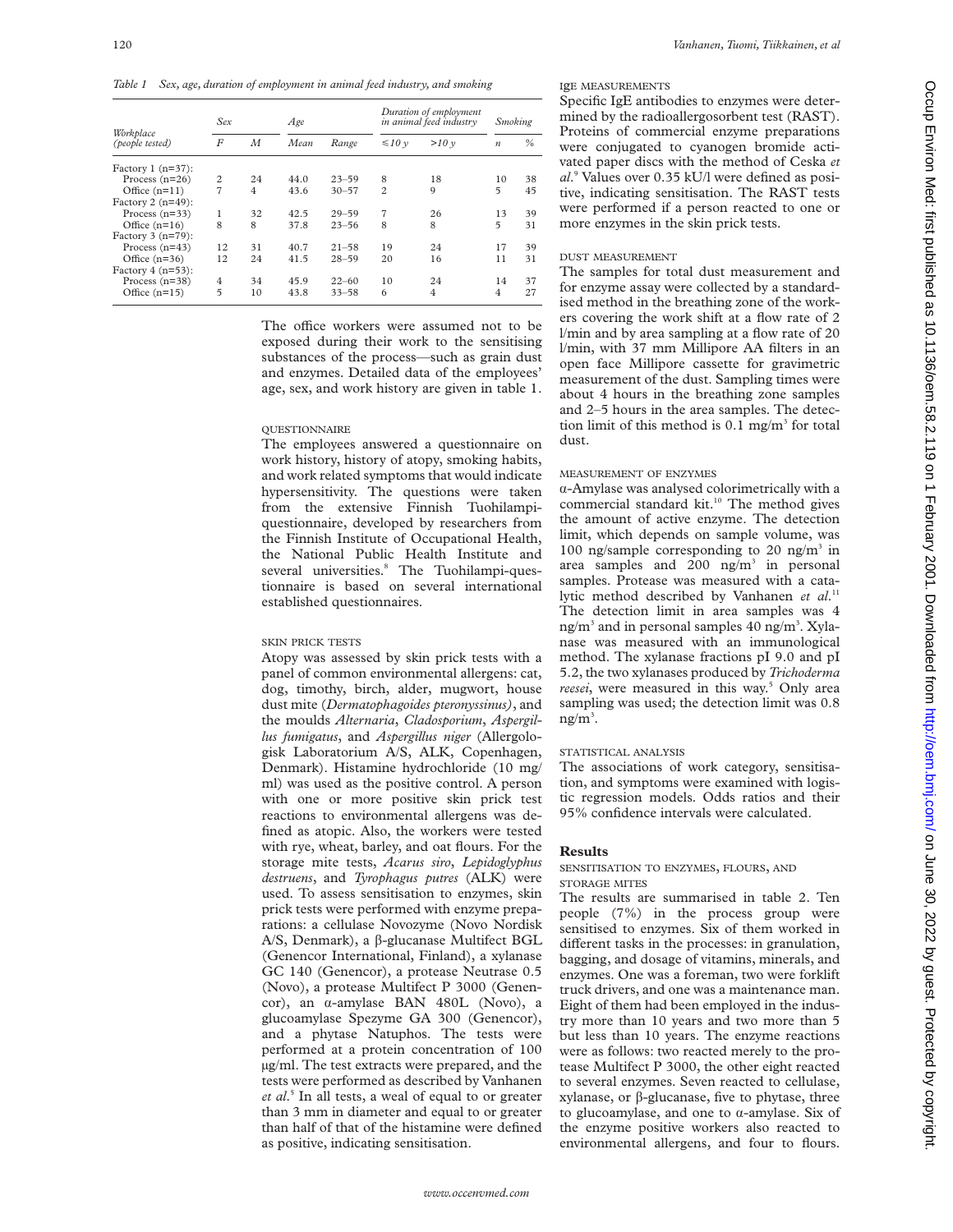*Table 2 Atopy (by skin prick test) and skin prick test and radioallergosorbent test (RAST) results to enzymes, flours, and storage mites in the process and oYce workers*

|                                                     | Atopy by skin    | Sensitisation to enzymes |                  | Sensitisation to flours |                             |                  | Sensitisation to storage mites |                              |                  |                 |                             |
|-----------------------------------------------------|------------------|--------------------------|------------------|-------------------------|-----------------------------|------------------|--------------------------------|------------------------------|------------------|-----------------|-----------------------------|
|                                                     | prick test       |                          |                  | Skin prick test         |                             |                  | Skin prick test                |                              |                  | Skin prick test |                             |
|                                                     | $\boldsymbol{n}$ | $\%$                     | $\boldsymbol{n}$ | $\%$                    | $RAST*$<br>$\boldsymbol{n}$ | $\boldsymbol{n}$ | %                              | $RAST^*$<br>$\boldsymbol{n}$ | $\boldsymbol{n}$ | $\frac{0}{6}$   | $RAST*$<br>$\boldsymbol{n}$ |
| Process workers (n=140) 33<br>Office workers (n=78) | 28               | 24<br>31                 | 10<br>$\Omega$   |                         |                             | 8                | 10                             | <sub>0</sub>                 | 26<br>Q          | 19<br>12        |                             |

\*RAST performed if skin prick test positive.

The relation of atopy and work category to sensitisation to enzymes, flours, and storage mites is shown in table 3.

#### SYMPTOMS AT WORK

Work related rhinitis (stuffy nose or watery discharge) was twice as common among the process workers  $(16\%)$  as in the office personnel (8%), whereas work related symptoms of the lower respiratory tract (recurrent cough, dyspnoea, or wheezing) were as common (4%) in the process and in the office groups. During leisure time, upper respiratory or lower airway symptoms were reported twice as often by the office personnel as by the process personnel (35% *v* 19%). The associations of work category, sensitisation, and symptoms are presented in table 4. Smoking was not associated with sensitisation to enzymes, flour, or storage mites, nor with work related symptoms.

Six of those sensitised to enzymes reported respiratory symptoms at work: mainly rhinitis in connection with exposure to dust. One

*Table 3 Sensitisation to enzymes, flour, and storage mites relative to work category and atopy*

|                    |          | Sensitisation by skin prick test |        |                         |               |                |  |
|--------------------|----------|----------------------------------|--------|-------------------------|---------------|----------------|--|
|                    | Enzymes  |                                  | Flours |                         | Storage mites |                |  |
|                    | OR       | 95% CI                           | OR     | 95% CI                  | OR            | 95% CI         |  |
| Unadjusted:        |          |                                  |        |                         |               |                |  |
| Atopy (prick test) | 4.2      | $1.1 \text{ to } 15.3$           | 46.5   | $6.0 \text{ to } 362.7$ | 8.6           | 3.9 to 19.2    |  |
| Process work       | $\star$  |                                  | 0.6    | $0.2 \text{ to } 1.9$   | 2.1           | $0.9$ to $4.9$ |  |
| Adjusted:          |          |                                  |        |                         |               |                |  |
| Atopy (prick test) | $^\star$ |                                  | 45.6   | 5.8 to 356.5            | 9.9           | 4.3 to 22.7    |  |
| Process work       | $\star$  |                                  | 0.7    | $0.2$ to $2.3$          | 2.9           | 1.1 to $7.3$   |  |

\*Comparisons not done. Enzyme sensitisation occurred only in the process group.

|                                                                       |  |  | Table 4 Associations between respiratory symptoms and sensitisation to enzymes, flours, |  |
|-----------------------------------------------------------------------|--|--|-----------------------------------------------------------------------------------------|--|
| storage mites, and environmental allergens (atopy), and work category |  |  |                                                                                         |  |

|                          | Symptoms at work                |                        |                                      |                        |  |  |  |
|--------------------------|---------------------------------|------------------------|--------------------------------------|------------------------|--|--|--|
|                          | $R$ <i>hinitis</i> <sup>*</sup> |                        | Lower respiratory tract<br>symptoms† |                        |  |  |  |
| Sensitisation            | OR                              | 95% CI                 | OR                                   | 95% CI                 |  |  |  |
| Enzymes:                 |                                 |                        |                                      |                        |  |  |  |
| Unadjusted               | 4.7                             | $1.2 \text{ to } 17.6$ | 8.4                                  | 1.5 to 48.4            |  |  |  |
| Adjusted‡                | 4.8                             | $1.2 \text{ to } 18.6$ | 5.7                                  | 0.9 to 35.5            |  |  |  |
| Flours:                  |                                 |                        |                                      |                        |  |  |  |
| Unadjusted               | 1.6                             | $0.4 \text{ to } 6.2$  | 9.9                                  | $2.1 \text{ to } 46.4$ |  |  |  |
| Adjusted‡                | 1.6                             | 0.4 to 7.3             | 5.6                                  | 0.9 to 34.7            |  |  |  |
| Storage mites:           |                                 |                        |                                      |                        |  |  |  |
| Unadjusted               | 1.1                             | $0.4 \text{ to } 3.0$  | 0.7                                  | $0.1 \text{ to } 6.2$  |  |  |  |
| Adjusted‡                | 1.0                             | $0.3$ to $3.1$         | 0.3                                  | $0.0 \text{ to } 3.0$  |  |  |  |
| Atopy (skin prick test): |                                 |                        |                                      |                        |  |  |  |
| Unadjusted               | 1.1                             | $0.5$ to $2.6$         | 4.6                                  | 1.1 to 19.8            |  |  |  |
| Process work:            |                                 |                        |                                      |                        |  |  |  |
| Unadjusted               | 3.2                             | 1.2 to 8.7             | 0.9                                  | $0.2 \text{ to } 4.0$  |  |  |  |
| Adjusted‡                | 3.2                             | 1.2 to 8.8             | 1.0                                  | $0.2$ to $4.5$         |  |  |  |
|                          |                                 |                        |                                      |                        |  |  |  |

\*Stuffy nose or watery discharge.

†Recurrent cough, dyspnoea, or wheezing.

‡Adjusted for atopy (atopy by skin prick test).

reported rhinitis and dyspnoea when handling enzyme premixes and flour. One reported dyspnoea especially when handling enzyme premixes; occupational asthma due to cellulase was diagnosed later with bronchial challenge tests.

## AIR CONCENTRATIONS OF DUST AND ENZYMES

The concentrations of total dust, protease, xylanase, and  $\alpha$ -amylase are summarised in tables 5 and 6. The total dust concentrations varied in area measurements between less than 0.1 mg/m<sup>3</sup> to over 30 mg/m<sup>3</sup>. The enzyme concentrations also ranged widely. The highest concentrations of total dust were measured in grain receipt stations, in the loading of the feed into lorries, and in maintenance work: up to 38 mg/m<sup>3</sup> in area samples and up to 30 mg/m<sup>3</sup> in personal samples. Protease concentrations up to 2900 ng/m<sup>3</sup> in area samples and up to 360  $ng/m<sup>3</sup>$  in personal samples were found in grain receipt stations. In tasks where enzyme premixes were handled, total dust concentration was on average  $0.5$  mg/m<sup>3</sup>, protease concentration was below the detection limit, and xylanase area sampling gave values of 0.7–  $4.5$  ng/m<sup>3</sup>. In tasks involving the process control, total dust concentration was 0.1–1.2  $mg/m<sup>3</sup>$  in personal samples, protease was below the detection limit. In granulating and other process work total dust was on average 0.1–3.1 mg/m<sup>3</sup> in personal samples and up to  $4.5-7.8$ 

| Table 5 Concentrations of protease and xylanase in |  |  |
|----------------------------------------------------|--|--|
| animal feed factories                              |  |  |

|                                  | Area (A)<br>and.<br>personal |                | Concentration |              |                |
|----------------------------------|------------------------------|----------------|---------------|--------------|----------------|
|                                  | (P)<br>samples               | Samples<br>(n) | Mean          | Median Range |                |
| Total dust (mg/m <sup>3</sup> ): |                              |                |               |              |                |
| Factory 1                        | А                            | 35             | 1.4           | 0.7          | $< 0.1 - 7.9$  |
|                                  | P                            | 18             | 2.5           | 0.9          | $0.2 - 30$     |
| Factory 2                        | А                            | 32             | 2.0           | 0.4          | $< 0.1 - 34$   |
|                                  | $\mathbf{P}$                 | 19             | 1.8           | 1.0          | $< 0.1 - 6.1$  |
| Factory 3                        | A                            | 34             | 1.0           | 0.5          | $< 0.1 - 7.8$  |
|                                  | $\mathbf{P}$                 | 13             | 1.4           | 1.0          | $0.1 - 4.2$    |
| Factory 4                        | A                            | 15             | 5.5           | 2.1          | $< 0.1 - 35$   |
|                                  | $\mathbf{P}$                 | 11             | 5.6           | 1.8          | $< 0.1 - 38$   |
| Protease (ng/m <sup>3</sup> )    |                              |                |               |              |                |
| Factory 1                        | А                            | 22             | 5.8           | 2.3          | $<6.6-23$      |
|                                  | P                            | 8              | 170           | 40           | $< 50 - 750$   |
| Factory 2                        | А                            | 19             | 160           | 2.5          | $< 5.0 - 2900$ |
|                                  | P                            | 11             | 220           | 170          | $<60-1300$     |
| Factory 3                        | А                            | 17             | 18            | 3.3          | $<$ 30-140     |
|                                  | P                            | 6              | 80            | 25           | $<60-360$      |
| Factory 4                        | A                            | $\overline{4}$ | 13            | 5.5          | $< 4.0 - 40$   |
|                                  | P                            | 8              | 360           | 95           | $<60-2200$     |
| Xylanase (ng/m <sup>3</sup> )    |                              |                |               |              |                |
| Factory 1                        | A                            | 5              | 6.0           | 6.3          | $2.4 - 8.0$    |
| Factory 2                        | A                            | 4              | 6.6           | 6.7          | $< 0.8 - 13$   |
| Factory 3                        | A                            | 6              | 3.1           | 2.2          | $< 0.8 - 7.7$  |
| Factory 4                        | A                            | 3              | 5.5           | 0.4          | $< 0.8 - 16$   |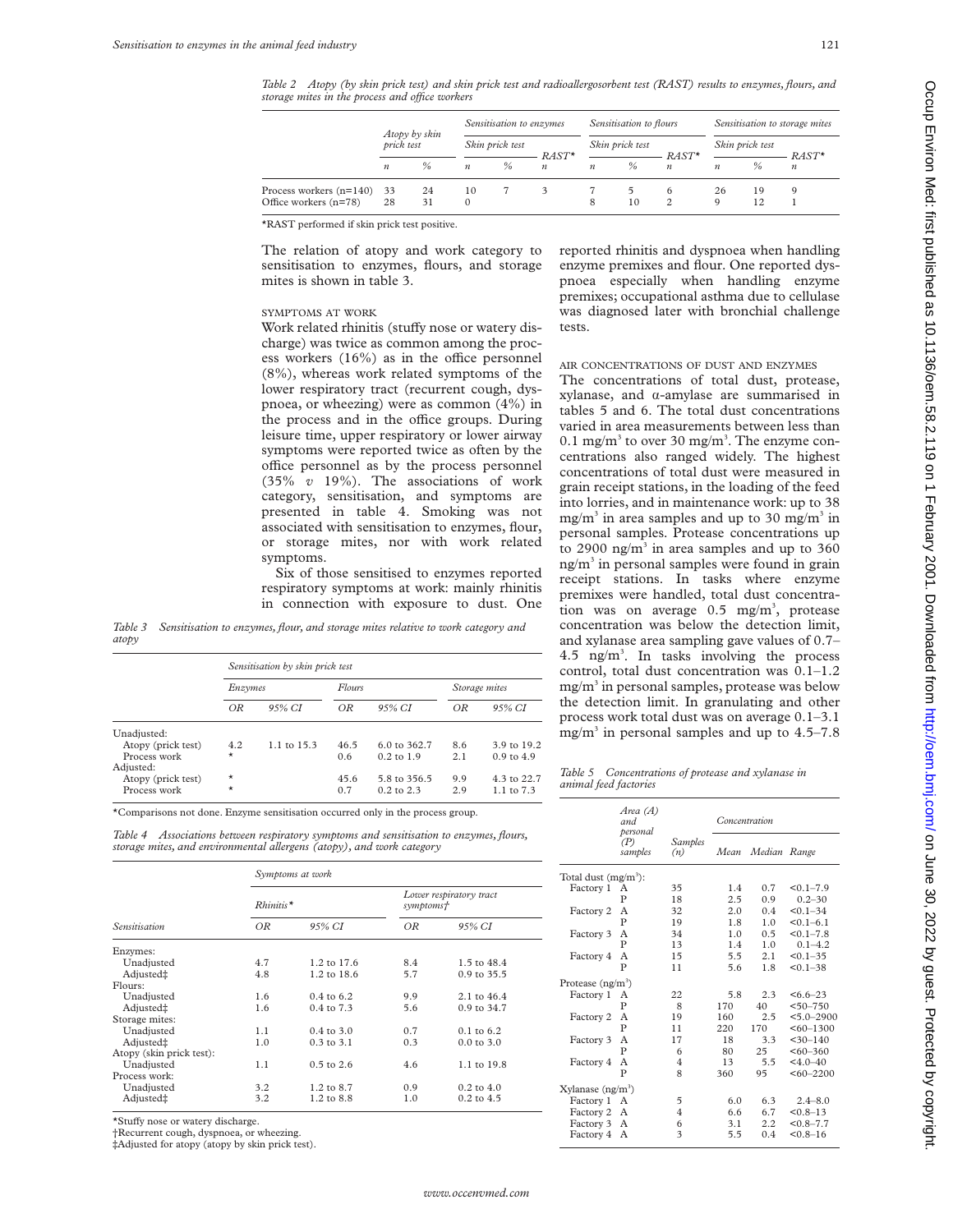122 *Vanhanen, Tuomi, Tiikkainen, et al*

*Table 6 Concentrations of* á*-amylase in area samples with values above the detection limit in the animal feed industry*

|           | Sampling area        | Concentration of<br>$a$ -amylase (ng/m <sup>3</sup> ) | Corresponding concentration<br>of total dust $(mg/m3)$ |
|-----------|----------------------|-------------------------------------------------------|--------------------------------------------------------|
| Factory 1 | Loading of feed      | 20                                                    | 2.5                                                    |
| Factory 2 | Bagging              | 90                                                    | 1.7                                                    |
| Factory 3 | Next to enzyme doser | 50                                                    | 0.6                                                    |
| Factory 3 | Next to enzyme doser | 30                                                    | 1.1                                                    |
| Factory 3 | <b>Process</b>       | 200                                                   | 7.8                                                    |
| Factory 3 | <b>Process</b>       | 200                                                   | 4.5                                                    |
| Factory 4 | Bagging              | 20                                                    | 2.5                                                    |
| Factory 4 | Bagging (big sacks)  | 70                                                    | 18                                                     |

 $mg/m<sup>3</sup>$  in area samples, and again, protease was below the detection limit.

á-Amylase concentration was up to 200  $ng/m<sup>3</sup>$  in area samples. In bagging, total dust values of  $0.3-2.1$  mg/m<sup>3</sup> in personal samples and  $0.2-4.2$  mg/m<sup>3</sup> in area samples were found, whereas protease was under the detection limit. The highest values of  $\alpha$ -amylase were 20–90  $ng/m^3$ .

The xylanase concentrations were obtained from the 18 samples collected in different parts of the process. The mean values as well as the maximum concentrations found from the four factories had a narrow range, from less than one to  $16$  ng/m<sup>3</sup>. The highest values were measured mainly in parts of the process other than in the vicinity of the enzyme adding machines: in granulation, in mixing, and in bagging of the premixes (no added enzyme) to large sacks. One of the highest values was measured on top of the additive silos that had enzyme premixes in them.

#### **Discussion**

We investigated the prevalence of allergy to enzyme in one of the new areas of enzyme applications. Enzymes have been used since the mid-1980s, and for about the first 5–10 years were premixes in powder form. Liquid preparations started to be used in the mid-1990s, a few months before the study. Because of the cross sectional study design, the study population represented a survivor population. The selection bias would be likely to dilute the findings of any occupational allergy.

Sensitisation to enzymes in the four animal feed factories was found in 7% of the 140 process workers. By comparison, we found a prevalence of sensitisation of 22% in 40 exposed process workers in a detergent factory, $10$  and 20.6% in a group of workers "often exposed" and 11.8% of workers "occasionally exposed" in two enzyme producing plants.<sup>6</sup> A Danish study showed that 36% of employees in enzyme production had a RAST value above the detection limit of 0.5 sorbent units (SU) and 8.8% developed clinical enzyme allergy.<sup>12</sup> Recent reports from the baking industry show prevalences of 13%–16% of sensitisation to  $\alpha$ -amylase in the medium exposure category and prevalences of 15%–30% in the high exposure category.<sup>4 13</sup> Exposure-response relations for enzyme allergy have been proved previously in baking industry and enzyme production.<sup>4 6 13</sup> In our study, exposure-response comparisons were not done, as separation of different subcategories of process worker was not practicable, because the tasks vary from time to time.

The sensitised people represent typical workers to be exposed: those handling enzyme premixes themselves and those exposed in other activities during the process. It is noteworthy that one maintenance man had been sensitised; he represents a group which in general is exposed to high dust concentrations in urgent repairs of process disturbances.

The sensitisation to enzymes most probably dates back to the time of using dry enzyme premix preparations, as liquid enzymes were started to be used only recently. It was not possible to estimate enzyme concentrations to which the employees had been exposed at that time. The measurements performed now show the present situation when exposure to airborne enzymes is probably less than before. The data show a great variation in exposure to total dust, and at some sites and tasks high exposure to dust was obvious—such as receiving grain, loading feed, and in maintenance work. Exposure to enzymes does not uniformly follow exposure to total dust: added enzymes are not present in the grain when it is received, and their concentration is low in the end product. Between these stages, exposure to enzymes is possible in the adding of premixes and other process phases. The protease values seemed to coincide with the high total dust concentrations, irrespective of the presence of added enzymes. The measuring method for both  $\alpha$ -amylase and protease is based on the enzyme activity. Thus, only active enzyme is measured, omitting inactive but potentially sensitising enzyme proteins. Secondly, the method is not specific for the origin of the enzyme activity, as would be an immunological assay; as well as added microbial enzymes, it may detect proteolytic activity of the grain dust. We expect this to be the explanation of the high protease concentrations found.

Atopy was overrepresented among those sensitised to enzymes (60%), which accords with most reports on enzyme sensitisation. However, exposed non-atopic workers were also at risk. Consequently, in preventing sensitisation and clinical allergy, the focus has to be at controlling exposure, informing the workers, and monitoring their health.

Sensitisation to storage mites has been shown to be partly due to cross reacting allergens with house dust mite, but specific sensitisation to storage mites also occurs.<sup>14 15</sup> In our study, sensitisation to storage mites only, without sensitisation to house dust mites, was more prevalent in the process group (10 people) than in the office group (one person). In the statistical analyses, both atopy and process work were associated with storage mite sensitisation. Positivity to RAST was more prevalent in process workers. The results suggest that part of the sensitisation to storage mites was of occupational origin.

Sensitisation to flours was more common among the office group than among the process group, whereas most positive RAST tests were among the process group. Here the division into the two groups did not reflect the real exposure differences, as, for example, three of the salesmen seemed to be part time farmers.